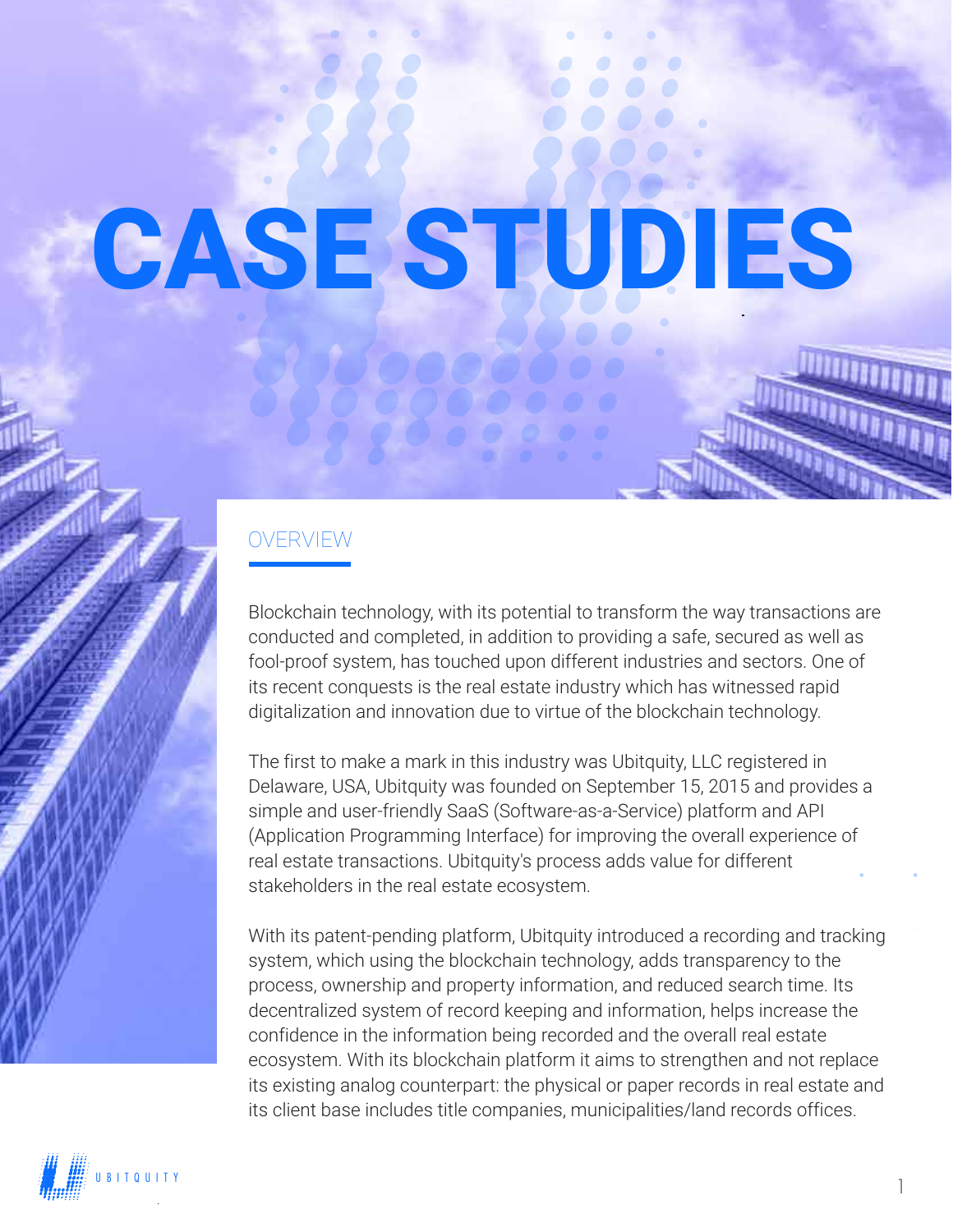### Breakthrough in Brazil

#### CASE STUDY

Besides being the pioneers in the real estate blockchain technology, Ubitquity cemented its position in the industry when it partnered with Brazil's Real Estate Registry Office, called Cartório de Registro de Imóveis to improve on its land and property ownership recording process.

Brazil faces a high rate of corruption and fraud especially when it comes to land titling system; the lack of property rights and a missing centralized system for land ownership records has made the system easy to be abused.

Ubitquity's pilot in Brazil added an extra layer of efficiency and confidence to the currently bloated system. In the region where Ubitquity conducted its pilot, real estate records could be compared to their counterparts on the Blockchain – an immutable record – and this check ensures all parties involved that the records are legitimate.

UBITQUITY 2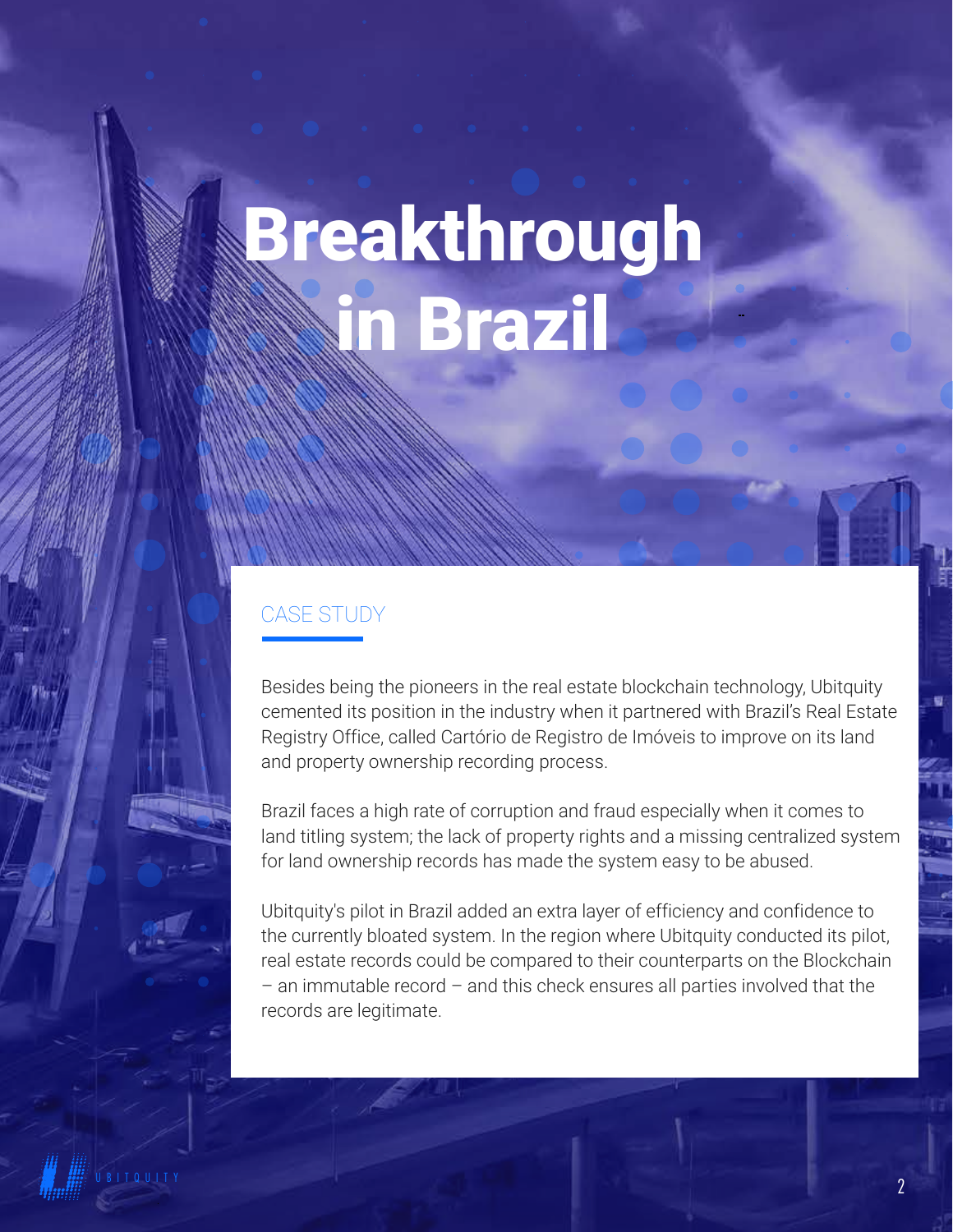# Planes in the Air, Records on the Blockchain

### CASE STUDY

Ubitquity achieved another major milestone when it secured AIC Title Service as a client providing the company with a blockchain-based system for recording aircraft titles and registration documents for the aircraft company's Aircraft Closing Room.

AIC Title Service, based in Oklahoma City, is an industry leader in aircraft title search and escrow industry, facilitating with aircraft registration documentation, lien clearance, escrow services and title services. With the Ubitquity provided SaaS platform and API, AIC Title Service would ensure transparency and accuracy in its aircraft documentation and title recording process. For Ubitquity this diversification from real estate industry is an important step in expansion of its blockchain platform and its services beyond the real estate industry.

UBITQUITY 3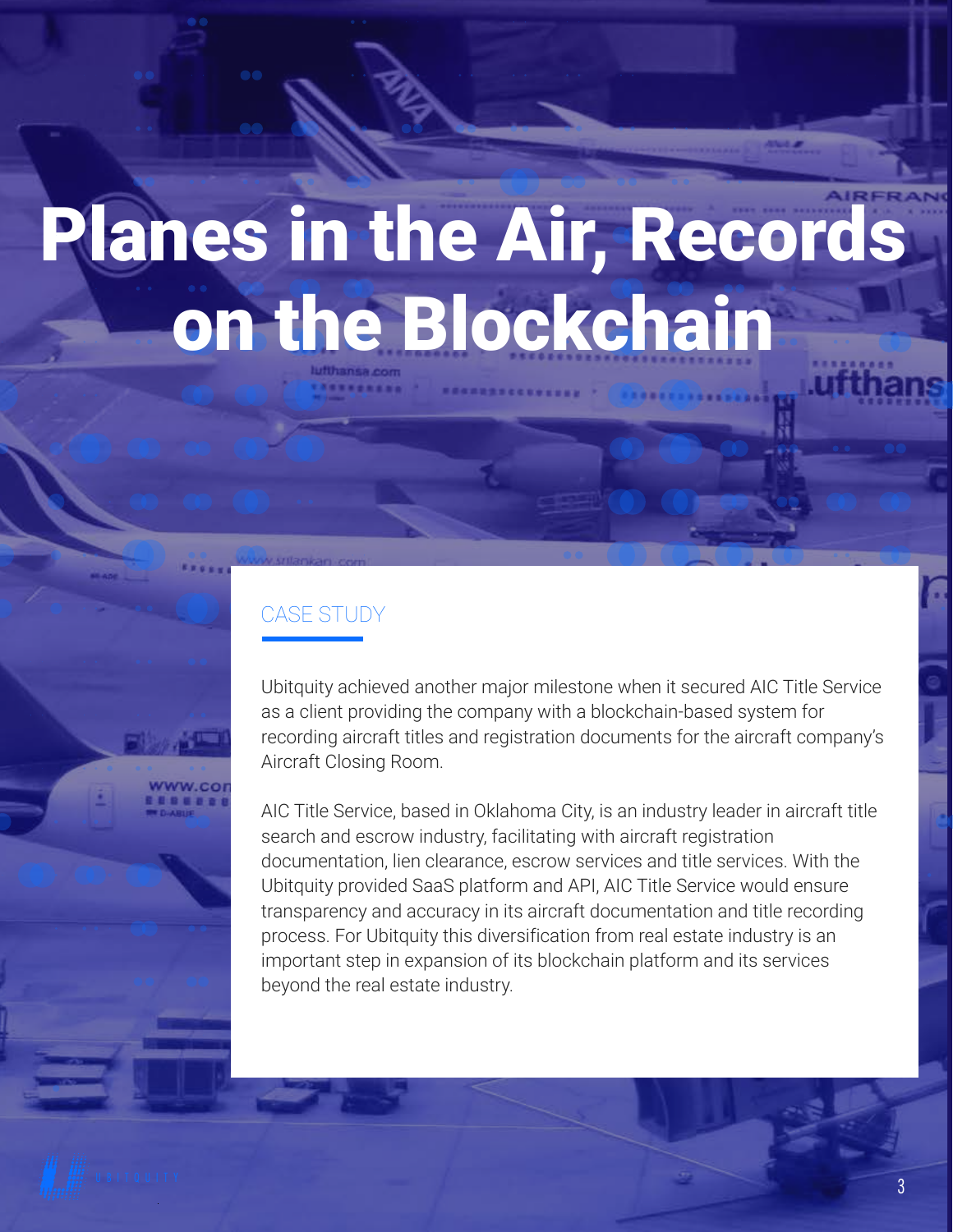## The Uber of the Abstracting Process

### CASE STUDY

Success and innovation doesn't end at simply developing its platform and API for enterprise use; the company recently extended its expertise to building an abstracting application called Appstract in partnership with Atlanta-based Coast to Coast Title, a title company. Appstract focuses on bringing innovation to the abstracting process in real estate deals, while maintaining records on the Blockchain.

The application aims to increase transparency as well as add efficiency to the abstracting process and will make use of Ubitquity-provided platform and API to store the information or records generated.